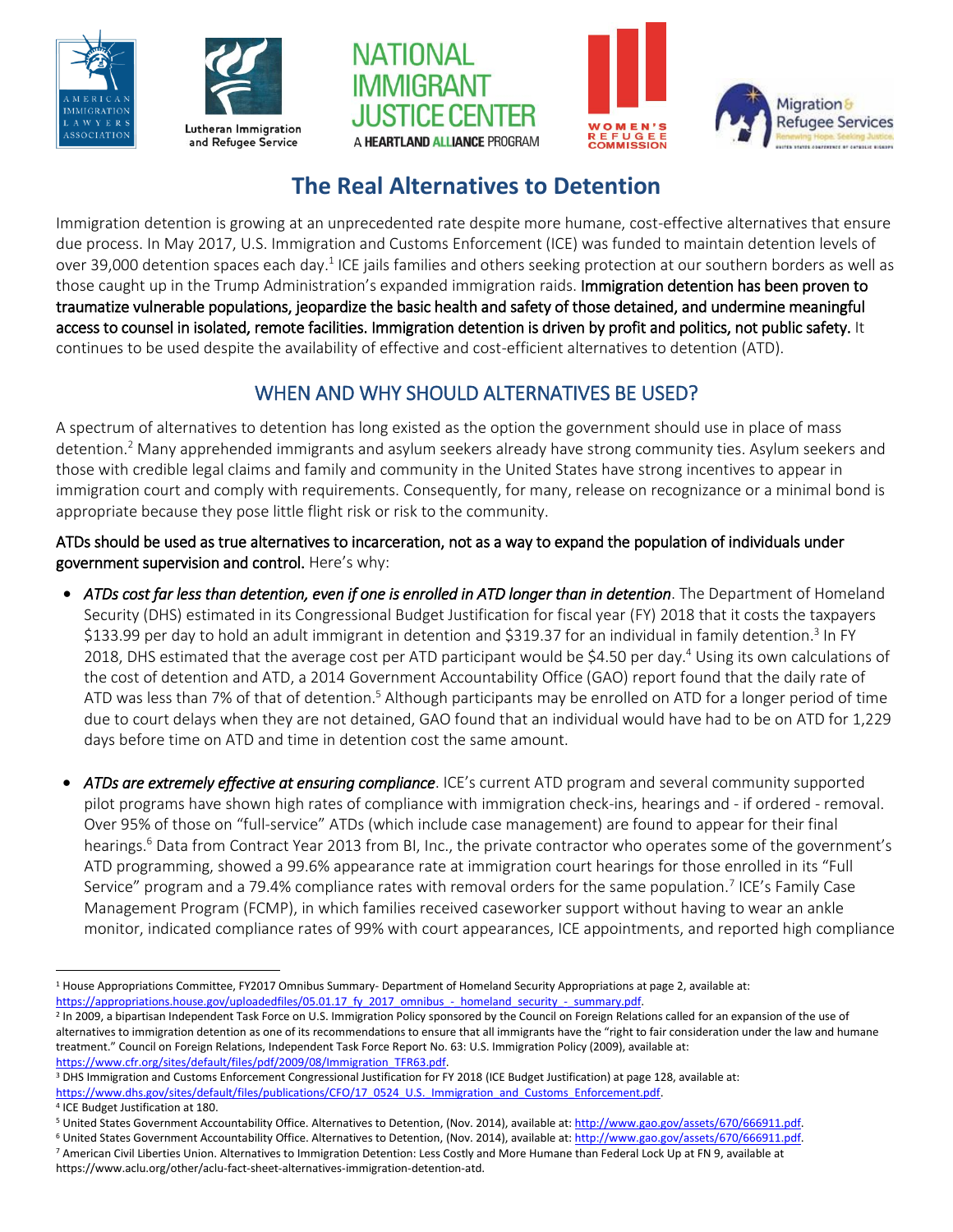with removal orders.<sup>8</sup> DHS's own Congressional Budget Justification released in May 2017 notes that, "[h]istorically, ICE has seen strong alien cooperation with ATD requirements during the adjudication of immigration proceedings."<sup>9</sup>

- *Alternatives are widely used in the pre-trial criminal justice context*. Alternatives to incarceration in the context of the criminal justice system have been broadly endorsed by organizations across the political spectrum, including the American Jail Association, American Probation and Parole Association, American Bar Association, Association of Prosecuting Attorneys, Heritage Foundation, International Association of Chiefs of Police, National Conference of Chief Justices, National Sheriffs' Association, Pretrial Justice Institute, and the Texas Public Policy Foundation.<sup>10</sup>
- *ATDs reduce trauma and promote a fair immigration process*. Research has widely demonstrated that detention is traumatic for asylum seekers and other immigrants, can cause lasting Post-Traumatic Stress Disorder (PTSD) and other harm, and impedes access to counsel and an understanding of the immigration process. Immigration law is incredibly complex, making access to legal representation a necessity to ensure due process. Only 14% of detained immigrants acquire legal counsel compared to 66% of non-detained immigrants.<sup>11</sup> Immigration law is incredibly complex and denying someone access to counsel is contrary to the basic principles of due process. Releasing individuals who exhibit no public safety risks allows them the opportunity to obtain legal counsel to navigate the difficult immigration process while receiving support from family members in the community. It also promotes family unity by allowing parents to care for their children.

#### WHAT KINDS OF ALTERNATIVES ARE APPROPRIATE AND EFFECTIVE?

In FY 2016 and 2017, DHS used several ATD programs that went beyond reliance on release on recognizance, parole, bond, or an order of supervision. These ranged from GPS monitoring devices, with or without case management, to conditions such as in-person reporting or telephonic check-ins, to the recently terminated Family Case Management pilot program (FCMP).<sup>12</sup> Both the FCMP and ICE's GPS monitoring programs are run by private contractors that are subsidiaries of the private, for-profit prison company Geo Group. It is important to note that currently DHS does not have guidance on whether and when to enroll individuals in a specific type of program or when to de-escalate them onto a less onerous ATD program after demonstrated compliance. In other words, DHS could far more effectively apply the full range of ATD programs to the diverse population of individuals who fall within their supervision.

The use of ankle monitors raises specific concerns; these devices carry with them a heavy societal stigma and immigrants who have been required to wear them report difficulties finding and maintaining employment and retraumatization for those previously victimized. DHS should only use GPS devices as true alternatives to detention for individuals who would otherwise be considered for placement in secure confinement by ICE. Such devices should never be used for individuals who can safely and effectively be released without monitoring.

Community-support ATD models, such as the FCMP, are far more appropriate and function best when operated directly by local community service providers. Holistic programs that offer case management services and facilitate access to legal counsel as well as safe and affordable housing have been shown to substantially increase program compliance without the extensive use of electronic monitoring. ICE's formal but now terminated Family Case Management Program, for example, had compliance rates of 99 percent with immigration requirements such as court hearings and immigration appointments, at a cost of only \$36 per day per family.<sup>13</sup> Similar pilots have also shown excellent results at great costsaving to the U.S. taxpayer, as follows:

 $\overline{\phantom{a}}$ 

<sup>11</sup> American Immigration Council, *Access to Counsel in Immigration Court* (Sept. 2016) at page 4, available at:

<sup>12</sup> ICE Fact Sheet: Stakeholder Referrals to the ICE/ERO Family Case Management Program, available at[: http://www.aila.org/infonet/ice-fact-sheet-family-case-](http://www.aila.org/infonet/ice-fact-sheet-family-case-management-program?utm_source=aila.org&utm_medium=InfoNet%20Search)

<sup>8</sup> Frank Bajak. ABC News. *ICE shutters detention alternative for asylum-seekers,* June 9, 2017, available at http://abcnews.go.com/Politics/wireStory/ice-shuttersdetention-alternate-asylum-seekers-47931693.

<sup>9</sup> ICE Budget Justification at 179.

<sup>10</sup> *See* Julie Myers Wood and Steve Martin, *Smart Alternatives to Immigrant Detention*, March 28, 2013, available at

[http://www.washingtontimes.com/news/2013/mar/28/smart-alternatives-to-immigrant-detention/;](http://www.washingtontimes.com/news/2013/mar/28/smart-alternatives-to-immigrant-detention/) and American Civil Liberties Union, Alternatives to Immigration Detention: Less Costly and More Humane than Federal Lock Up at FN 14, available at: https://www.aclu.org/other/aclu-fact-sheet-alternatives-immigrationdetention-atd.

[https://www.americanimmigrationcouncil.org/sites/default/files/research/access\\_to\\_counsel\\_in\\_immigration\\_court.pdf.](https://www.americanimmigrationcouncil.org/sites/default/files/research/access_to_counsel_in_immigration_court.pdf)

[management-program?utm\\_source=aila.org&utm\\_medium=InfoNet%20Search.](http://www.aila.org/infonet/ice-fact-sheet-family-case-management-program?utm_source=aila.org&utm_medium=InfoNet%20Search) *See also* Bajak, *ICE shutters detention alternative*.

<sup>13</sup> Bajak, *ICE shutters detention alternative*.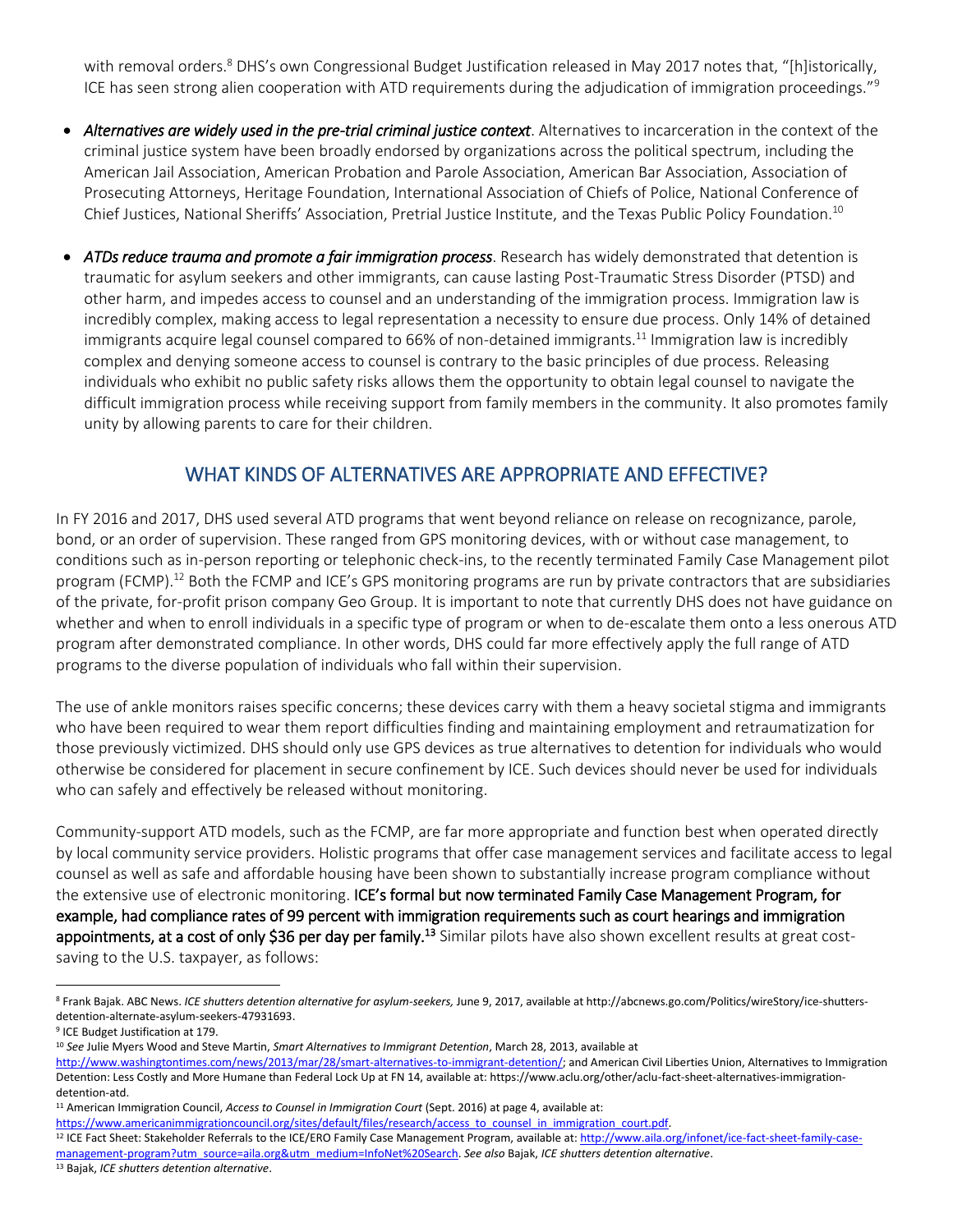- *\$50 a day for an entire family to receive housing and wrap-around services (6% of the cost of family detention)*: Lutheran Immigration and Refugee Service (LIRS) began a Family Placement Alternatives pilot from May 2015 through October 2015 to provide wrap-around case management services that included housing for families without support, orientations on compliance, access to legal representation and wrap-around case management. LIRS demonstrated wrap-around case management services along with housing are still significantly cheaper than locking up an individual in detention: family detention costs on average \$798 for a family (2.5 individuals) a 1,596% increase from the costs of the case management program. $^{\rm 14}$
- *97% appearance rate*: Two national alternatives to detention programs initiated in recent years reported 97% rates. In January 2012, LIRS started the Community Support Initiative to screen vulnerable immigrants in ICE custody for release and enrollment in community-based case management services. Between January 2012 and December 2015, 201 out of 214 clients with immigration appointments appeared for their appointments and 233 out of 240 showed up for their scheduled immigration court hearings. LIRS found community support services costs as little as \$7 dollars a day and an average of \$24 a day per individual.<sup>15</sup> From January 2014 to March 2015, the U.S. Conference of Catholic Bishops (in partnership with ICE) ran a community support alternative to detention program that utilized case management and served individuals who would have not been ordinarily released from detention (primarily vulnerable individuals without community ties). The program yielded a 97% appearance rate and included four family units.
- *96% appearance rate at 3% the cost of detention*: In 1999, the Immigration and Naturalization Service (INS) partnered with LIRS to release 25 Chinese asylum seekers from detention and provide them shelter, food, medical care, and case management. Annual program costs were just 3% of what detention would have cost.
- *97% appearance rate*: From 1999 2002, INS collaborated with Catholic Charities of New Orleans to work with 39 asylum seekers released from detention and 64 "indefinite detainees" who could not be removed from the United States. The court appearance rate for participants was 97% and the program cost \$1,430 per year per client, a fraction of the cost of detaining them.
- *91% appearance rate*: Funded by INS, the Vera Institute of Justice studied over 500 participants in a supervised release and assistance program from 1997-2000. Participants were asylum seekers, non-citizens with criminal convictions facing removal, and undocumented workers. The program saved taxpayers \$4,000 per participant, boasted a 91% overall appearance rate at required hearings, and a 93% appearance rate for asylum seekers.

## GUIDING PRINCIPLES FOR ATD

- Alternatives to detention are intended to reduce reliance on costly institutional detention, not to place additional restrictions on immigrants who – based on an individualized assessment – should be released.
- Anyone whose flight risk can be mitigated by ATD or bond should not be detained, even if there is bed space.
- ICE should utilize community-supported ATD instead of relying largely on electronic monitoring programs. Ankle monitors should never be used for individuals who can safely and effectively be released without monitoring.
- All custody and release decisions should be made after an individualized assessment of public safety and flight risk. ICE should conduct periodic reassessments on all individuals who remain detained, including after h/she has passed a credible/reasonable fear interview or obtained an attorney.
- The least restrictive alternative should be used in every case.

l

<sup>&</sup>lt;sup>14</sup> Lutheran Immigration and Refugee Service, Family Placement Alternatives: Promoting Compliance with Compassion and Stability through Case Management *Services* (April 2016), available at[: http://lirs.org/wp-content/uploads/2016/04/LIRS\\_FamilyPlacementAlternativesFinalReport.pdf.](http://lirs.org/wp-content/uploads/2016/04/LIRS_FamilyPlacementAlternativesFinalReport.pdf)  <sup>15</sup> *Id*. *See also* Lutheran Immigration and Refugee Service, *Unlocking Liberty: A Way Forward for US Immigration Detention Policy* (2011), available at: [http://lirs.org/wp-content/uploads/2012/05/RPTUNLOCKINGLIBERTY.pdf.](http://lirs.org/wp-content/uploads/2012/05/RPTUNLOCKINGLIBERTY.pdf)